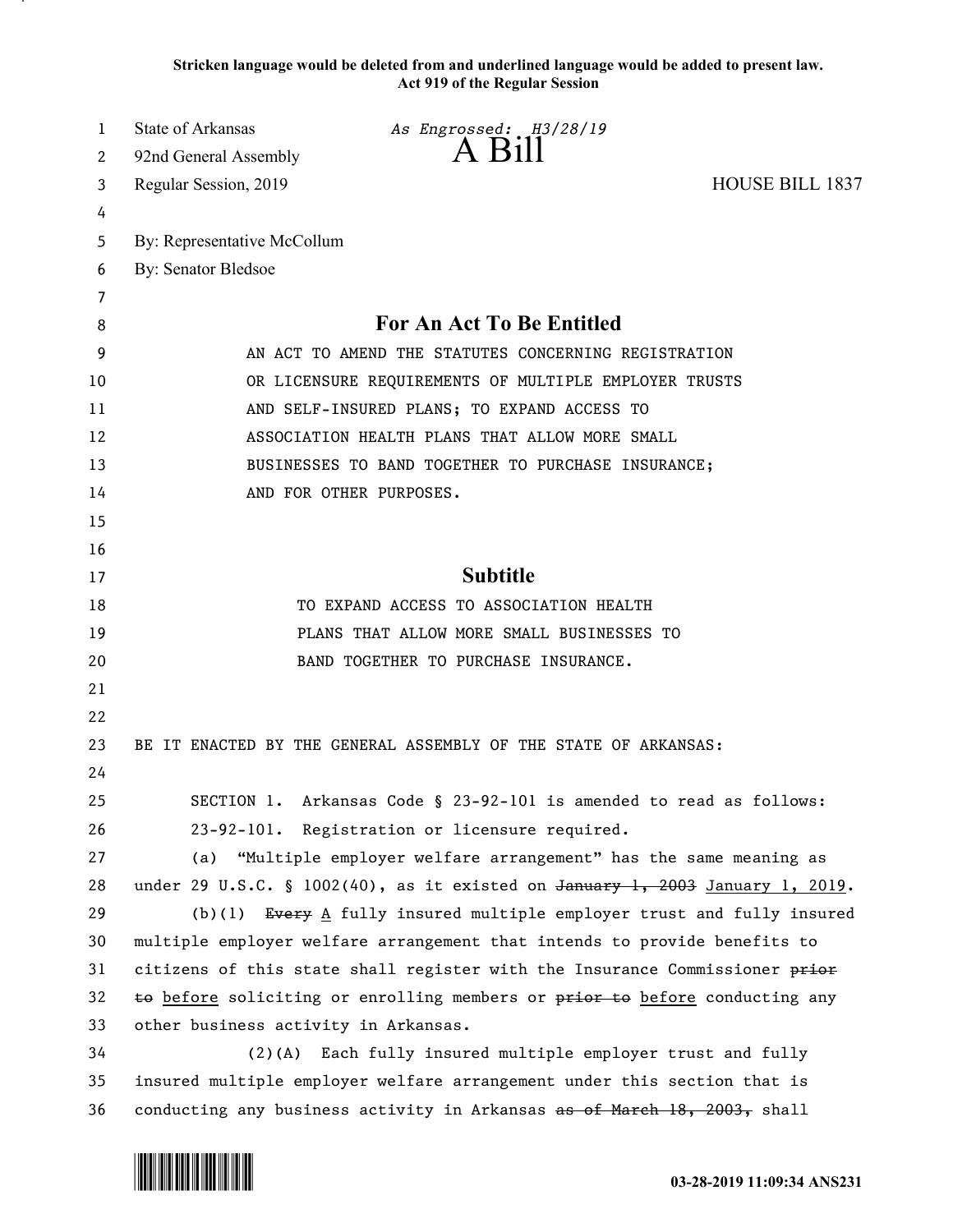1 register with the commissioner no later than July 1, 2003. 2 (B) After the initial registration, each a fully insured multiple employer trust and fully insured multiple employer welfare arrangement under this section that conducts business in Arkansas shall 5 thereafter register with the commissioner no later than January 1 of each year for as long as it continues to do business in Arkansas. (c)(1) A multiple employer trust or multiple employer welfare 8 arrangement that is not fully insured must shall obtain a certificate of 9 authority under regulations rules promulgated by the commissioner before doing business in Arkansas. (2) In order to remain licensed, a multiple employer trust or multiple 12 employer welfare arrangement that is not fully insured must shall comply with 13 all Arkansas laws that are not inconsistent with applicable terms of the Employee Retirement Income Security Act of 1974, 29 U.S.C. § 1001 et seq., as 15 it existed on January 1, 2003 January 1, 2019. (3)(A) The commissioner shall adopt rules regulating multiple employer trusts and multiple employer welfare arrangements that are not fully insured. (B) The rules shall include information and procedures concerning: (i) The criteria and application for obtaining a certificate of authority from the State Insurance Department to conduct business in Arkansas that are not inconsistent with 29 C.F.R. § 2510, as it existed on January 1, 2019; (ii) The benefits to be offered that are not inconsistent with similarly situated single employer plans; (iii) Financial requirements consistent with sound *actuarial principles;* (iv) Fees; (v) Insolvency procedures; (vi) Examinations; (vii) Filing of forms and rates; (viii) Written disclosures and other consumer protections; (ix) Reporting requirements; (x) Excess or stop loss insurance; and

03-28-2019 11:09:34 ANS231